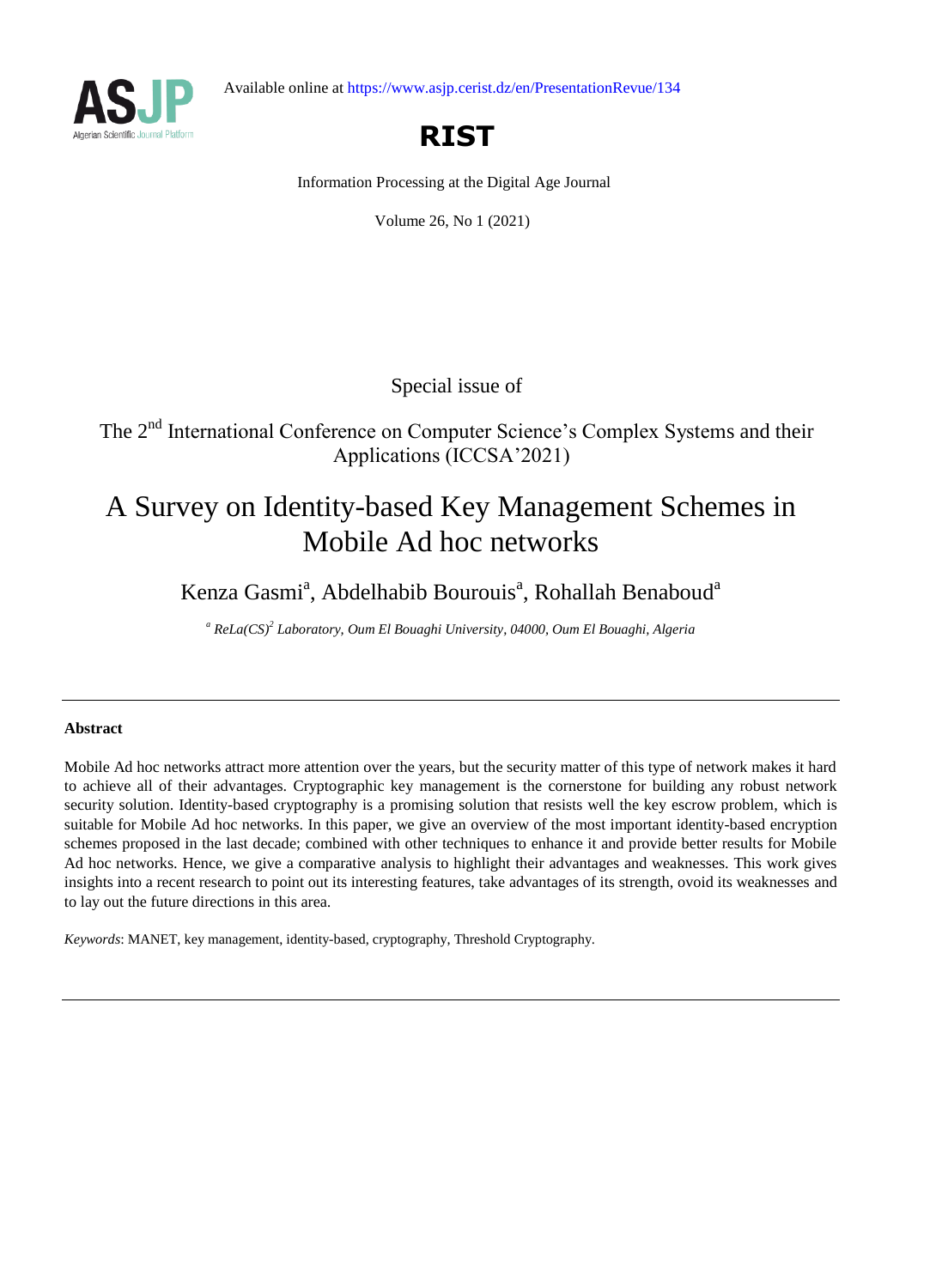## **1. Introduction**

Without any sort of infrastructure, a mobile ad hoc network (MANET) can manage to establish a robust communication, where wireless mobile nodes cooperate as one to keep the network connected. Each one of the network nodes relies on others to reach a destination where all of them act booth as participants as well as routers. Easy and rapid to deploy, self- organizing, low cost and the size of hosts make this type of networks on demand in all domains where a distribution wireless communication needs to be obtained. MANET is widely employed in military, medicine, natural disaster and several other important areas. However, end-toend communication caused by the absence of infrastructure, bandwidth-limited, the mobility and the short life of nodes decrease the security of the network. The absence of infrastructure and the limited bandwidth enforce the nodes to communicate through others. An intruder can falsify the communication by modifying or deleting the packets, or even inject false ones. Furthermore, attackers can spy the packets in a passive way by analyzing them then extracting information, or use the active way, so they can interrupt the network operations. The mobility makes the topology changes frequently. The nodes enter and exit the network at any time, making hard to establish trust between network members. The short life caused by limited energy incites the selfish behaving, which causes the reject of messages and leads to not reaching the destination. Moreover, a good security algorithm, which probably requires complicated calculations and a lot of energy, will be difficult to adapt.

Many solutions had been proposed to deal with the security requirements of MANETs, but none of them had reached the security level. One of the top security mechanisms is the cryptographic techniques, which can be an ideal choice to establish a general secure framework in Ad hoc networks. The cryptography is a way of making a secret communication between two parties in the presence of an eavesdropping adversary. The cryptography uses mathematical function and a cryptographic algorithm in a combination with a key to decrypt plain text (clear text) to a cipher-text. It uses mathematical technique to encrypt and decrypt information, so no one can discover it if he is not allowed. Unlike what cryptography does, cryptanalysis seeks to break secure communication using the so called attacks by deciphering ciphers without the knowledge of the used keys. There are two basic types of cryptography based on the nature of used keys and are *Symmetric Key* and *Asymmetric Key*. The former is the oldest and easiest type where the same secret key must be shared by all of the communication members. Knowing this key by an attacker threatens the whole communication. For the later, each member of the communicating group uses two different keys or a key pair. One of which everyone knows and called public, and the other must be kept secret and is only known by its owner. For confidentiality purposes, the encryption uses the public key while the decryption uses the private one.

The secrecy of the keys and the strength of the algorithm are the main things that make the data exchange secure. Create, install, update, revoke or even destroy the keys need to be managed. The huge number of keys in a network and the strength of each one of them must be managed using an optimal and a robust mechanism. The key management system is the right mechanism that handles the keying material. Because of the complexity of the key management system, most of the proposed schemes do not target all of its steps. Generally, they focus just on one of the cryptography types, despite the fact that the two are usually required together.

The leading traditional asymmetric scheme that manages the public-key encryption is the public key infrastructure (PKI). It provides secure communication on an insecure public network and uses a digital signature to verify the identity of the entities. The PKI relies on the security of central control point, called the Certification Authority (CA), that everyone trust. In MANETs, one CA is as applying a single point of failure. If this point is compromised, the security of the entire network will fall down. Another obstacle of using PKI in MANETs is the heavy overhead of transmission and storage of Public Key Certificates (PKCs), Zhao et al., 2013.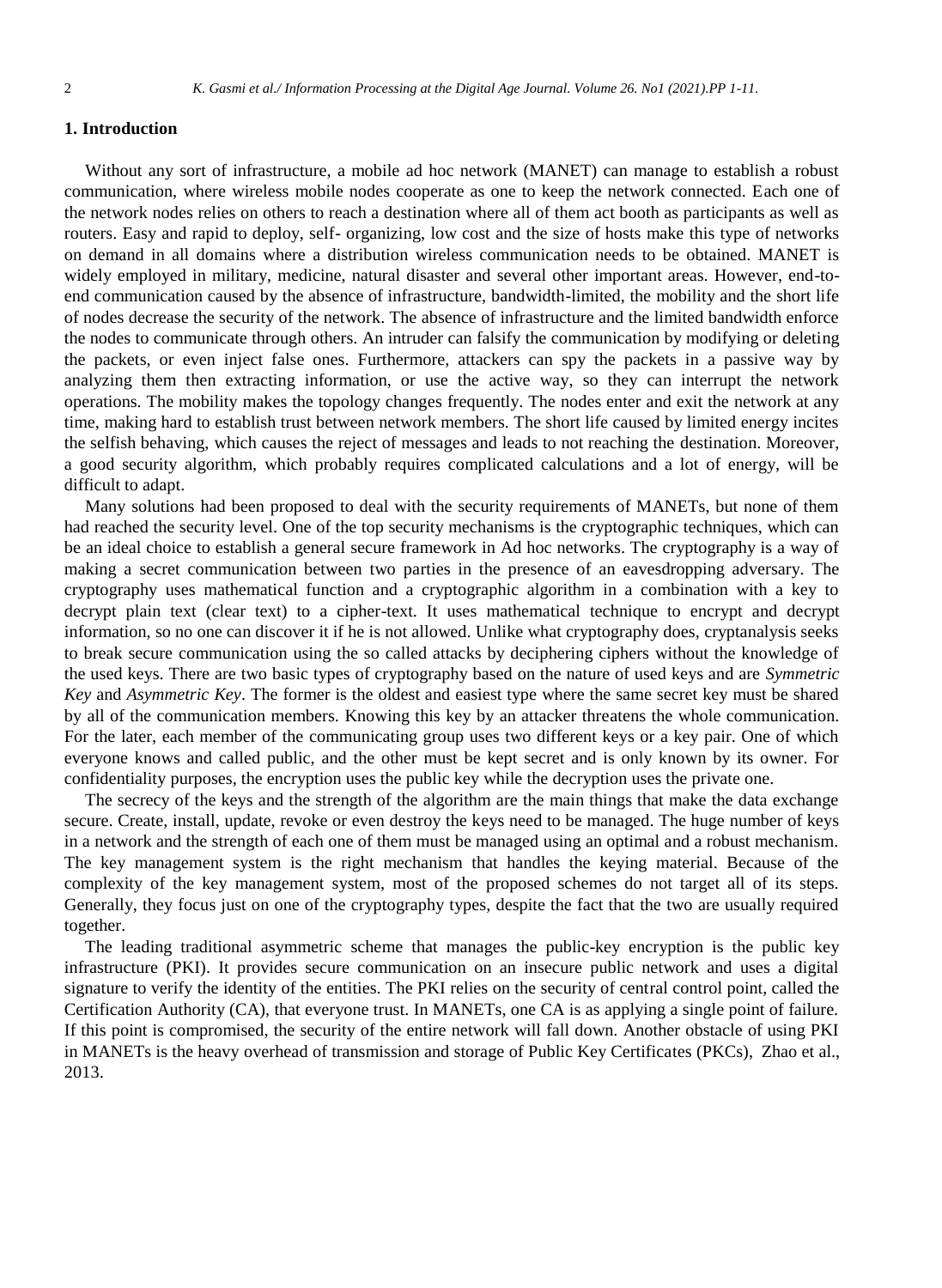#### *K. Gasmi et al.* 3

To avoid the upcoming problems within the PKI, identity based cryptography (IBC) can be a good alternative Shamir, 1984 and Boneh and Franklin, 2001. Here, the asymmetric keys are derived from the user's identity. Thus, there is no need of the CA and the PKCs. Thanks to the reduction in the cost of storage, computation and communication, IBC also adapts to MANETs limited in bandwidth and resources, Zhao et al., 2013.

Instead of CA, another trustworthy authority, called a Private Key Generator (PKG), is needed to generate the private key corresponding to a given identity and can be considered as a single point of failure. Similar to CA in PKI, if the PKG is compromised, the security of the entire network will be exposed. Several revised types of identity-based schemes had been made using multiple authority approaches. Nevertheless, they also caused some other new problems, Zhao et al., 2013.

The threshold cryptography is a complimentary technique to IBC where the secret can be divided into *N* sub-secrets shared by a group of users. Thus, instead of using one PKG node in IBC, *N* nodes can play its role.

The rest of the paper is organized as follows. Section II introduces the concept of key management system. Section III recalls briefly some background knowledge. Section IV reviews the most recent ID-based key management schemes for MANETs in a comprehensive comparative study that highlights strengths and weaknesses. Section V summarizes the weaknesses of the IBC which still pose challenges and require effective solutions. Finally, we conclude this study in Section VI.

## **2. Key Management System**

The establishment of secure communication is crucial in any network. It is a more challenging and hard to achieve task in mobile ad hoc networks than in their wired counterparts. Cryptography is a valuable tool to ensure this goal and implies the use of various small pieces of data known as keys. Keys are themselves sensitive data that need to be securely handled by key management systems (KMS). A KMS is an important process to both traditional and Ad hoc networks when secret communication between any two parties requires handling keys. The use of the keys can be divided in two main types. The first type, that it called symmetrickey, is when all the entities that participate in the communication share the same secret key, where the second uses two different keys per entity. This type is the asymmetric-key. One of its keys is public and used for encryption where the other is secret and used for decryption.

## *2.1. Key management stages*

Key management has to go through several steps to achieve its goals, either in symmetric as well as in asymmetric systems. This process is summarized in Anjum and Mouchtaris, 2007 as follows:

*1. Users initialization system:* This step bootstraps the system. Non-cryptographic operations are included but others are, such as providing identities to the users, verifying user's information, and ensuring the proper software to the key management process.

*2. Creating, distributing and installing the keying material: Keys* can be created in a centralized or decentralized manner by the parties that are allowed to that could be the users themselves. Keys must be securely distributed to their owners. All parties involved in a communication based on symmetric cryptography must get securely the same key. In asymmetric cryptography, only the authorized party have to receive the private key in a secure way. The public key has to be delivered to any demanding party preserving integrity and authenticity. After the creation and distribution, the keys can then be installed into the nodes.

*3. The use of the keying materiel:* In this stage, secure communication can be achieved. Using keys to encrypt data and control the exchanging traffic between the network nodes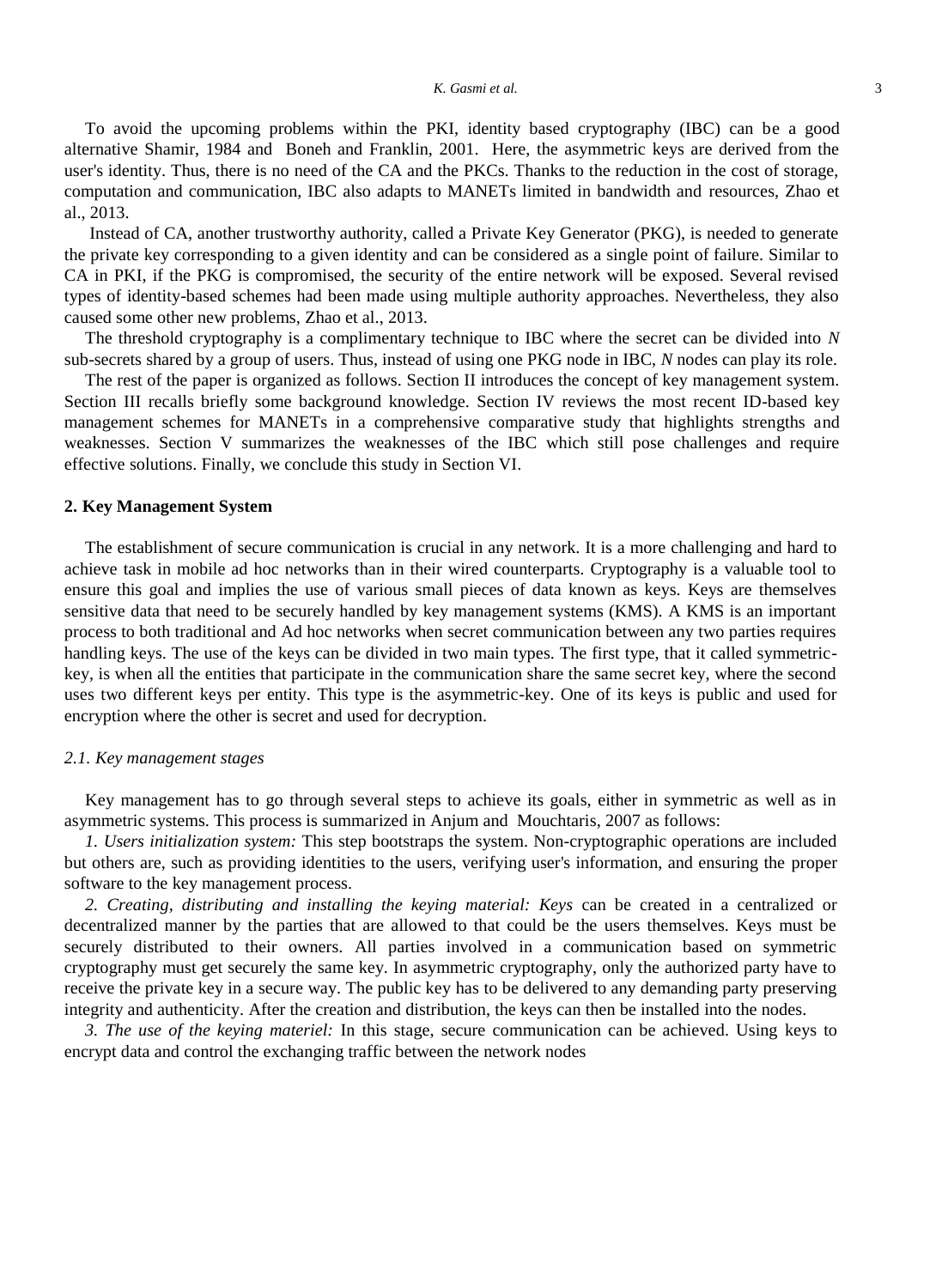*4. Updating, revoking, and destroying the keying material:* Key management must deal against several threats. Updating keys periodically can avoid attacks that managed to prevail over old ones. Compromised nodes lead to compromised keys that can affect confidentiality, authenticity, and the unauthorized use of keys. In such a case, compromised nodes must be revoked. In some cases, replacement of the keys can be done. Of course, this operation cannot be effective if compromised nodes are under the control of the adversary.

*5. Archiving the keying material:* This final step may not be always applied. It might be needed only when keys must be saved for auditing purposes, such as in the case of legal proceedings.

## *2.2. Categories of Key Management Schemes*

Key management schemes can be classified in two main categories: contributory and distributive, Marrie et al., 2006. A collaborative effort of two or more nodes results in contributory schemes to agree on a key. In distributive schemes, each node generates a key and tries to distribute it to others. In this paper, we focus on distributive schemes.



Fig. 1. Classification of key management schemes, Marrie et al., 2006.

As mentioned before and illustrated in figure 1, asymmetric and symmetric cryptography are the main two cryptographic categories for distributed key management schemes. These two types are generally combined with different techniques to solve specific problems or to get more secure. However, key management in ah doc networks is more challenging than in traditional networks. Key management approaches in traditional networks depend on trusted third parties (TTP) that all of the system nodes trust. The use of a TTP can be achieved in three different ways. In-line TTP, which is an active entity that participates not only in deciding the keying material but during the entire communication as well. On-line TTP is an active trusted entity which participates only in deciding the keying material. Off-line TTP is no longer needed to be part of the system after the distribution of the keys. The keys are distributed in the initialization phase when the system is bootstrap.

The TTPs are important pieces in key management schemes to achieve a secure communicating system in traditional networks. However, it is not always applicable to MANETs, due to their main characteristics and to the lack of trusted infrastructure.

*1. Symmetric Key-Based Approach:* Keys in this approach are loaded into the nodes before the deployment of the system. Secure communication then can be found during the operation of the network using the secret information that are stocked into the nodes. The use of one common key, a shared key between two or more nodes or the use of a random set of keys to each node are basically the approaches on which the existing solution are based. These approaches can be divide in two categories, being either deterministic or probabilistic schemes. In a deterministic scheme, the identity of the nodes and the keys loaded on, have a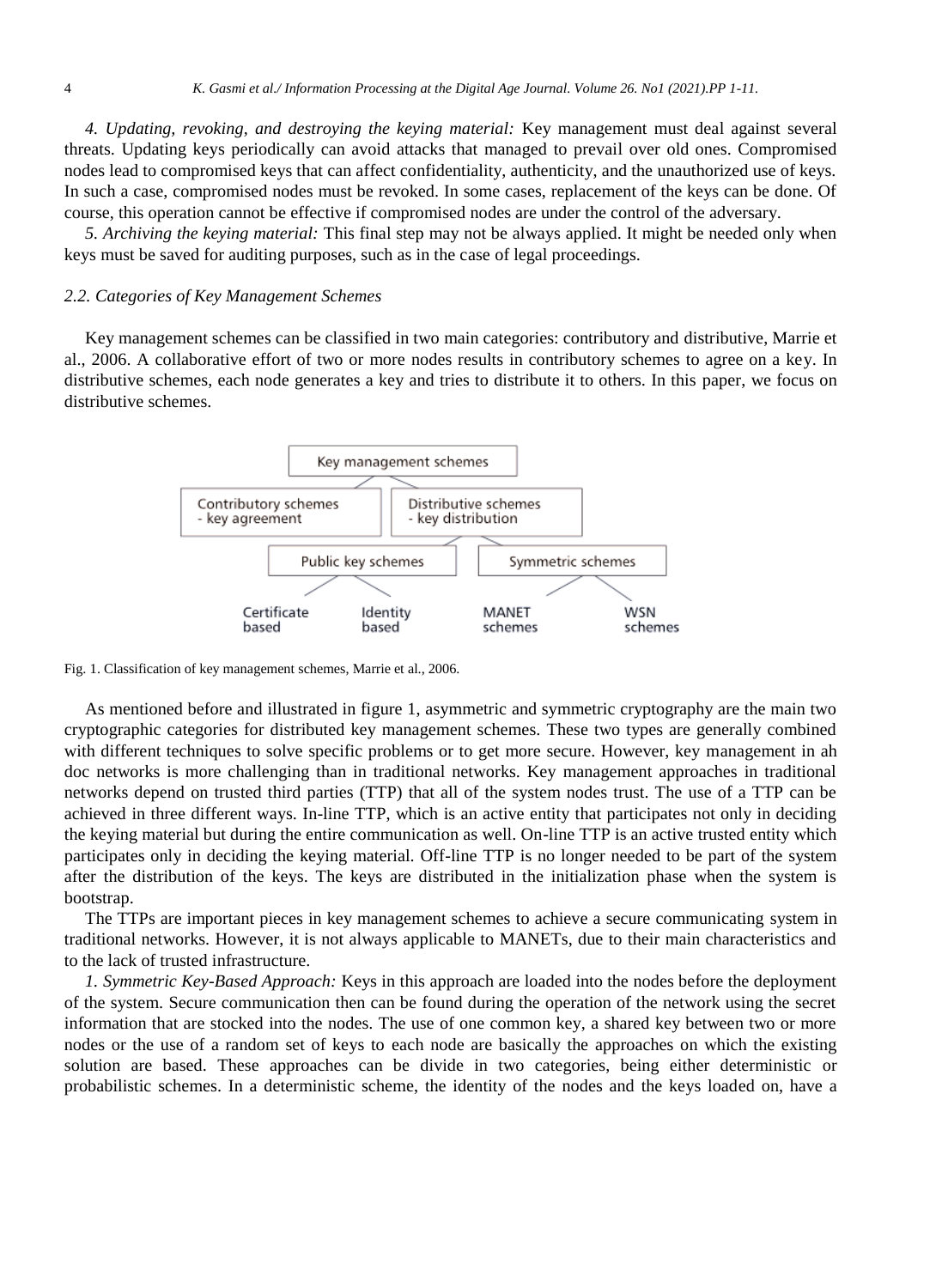#### *K. Gasmi et al.* 5

deterministic relationship. Moreover, secure link that exists between any two nodes can be predicted exactly. Several options in choosing the keys are used and the basic alternatives are: one common key for the entire network or each node has a separate key for every other node. For the probabilistic technique, a pool of keys is used, and a bunch of keys that are randomly chosen from this pool, are loaded into each node. Thus, a secure link is built with a certain probability between any two nodes provided by common keys shared between them. The probabilistic scheme namely consists of three phases; key pre-distribution where the pool of *P* keys is generated along with the keys identifiers. This pool is generated before the deployment of the nodes by a trusted authority. Then, this authority randomly choses *K* keys among *P* and installs them on each node along with their identifiers. The size of the key pool is chosen in a way that any random collection of *K* keys can at least share one key in common with certain probability. The second phase is the shared keydiscovery. Nodes start to discover the shared keys with their neighbors. In the case where common keys exist, nodes can then agree on one of them and establish a secure communication. In the opposite case where no common keys exit, nodes will not be able to establish secure link directly. Note that this phase starts after the installation of the system. The third phase is needed in case of not fully connective system. This phase is called path-key establishment. It is possible that there are no common keys between pair of nodes in the network. In such a situation, nodes without a shared key can get a direct secure link by agreeing on a secrete key using one of the indirect secure paths which are formed by nodes already sharing pairwise keys.

*2. Asymmetric Key-Based Approach:* The best-known traditional approach of asymmetric cryptography is the public key infrastructure (PKI) where authentic public keys are required to be distributed. A centralized trusted authority or so-called certification authority (CA) guarantees the authenticity of nodes' public keys. In order to do that, this authority makes digital signatures corresponding to the user's public key, using its public/private key pair. Every node in the network is supposed to know its proper public key. Nodes on the network usually send a signed certificate provided by the CA to other parties to confirm their public key when requested. The CA must manage also the expelled nodes, so for any reason certificates can be revoked.

## **3. Preliminaries**

## *3.1. Identity-based scheme*

In Shamir, 1984, the author introduced a new scheme that eliminates the need for certificates. To avoid the trusting problems between the parties in the network, their identities serve as mean to create public keys. With this propriety, Shamir proposed an identity based cryptography (IBC). After Shamir's proposal, several schemes have been presented based on IBC. Unfortunately, none of them was fully satisfactory. Boneh and Franklin, 2001 presented an identity-based encryption scheme (IBE) based on properties of bilinear pairings on elliptic curves, which is the first fully functional, efficient and provably secure identity-based encryption scheme. In the same year, Boneh et al., 2001, proposed a basic signature scheme (BLS) using pairings, that has the shortest length among signature schemes in classical cryptography , Zhao et al, 2007. This type of identity-based cryptography is also named Pairing-based Cryptography (PBC). Based on Boneh and Franklin, 2001; Boneh et al., 2001, a number of schemes has been proposed and most of recent proposals for MANETs in the literature use PBC.

The IBC is a subcategory of asymmetric cryptography. Instead of generating a random public/private pair of keys, each party chooses its keys depending on its identity. For example: name, address or telephone number, making sure that it uniquely identifies the party and it is available at any time for others. The need for a certification authority (CA) and public key certificates (PKCs) are eliminated in IBC. Instead, another trustworthy authority, called a Private Key Generator (PKG), is used to generate the private key corresponding to a given identity as illustrated in figure 2. Before sending private keys, the PKG have to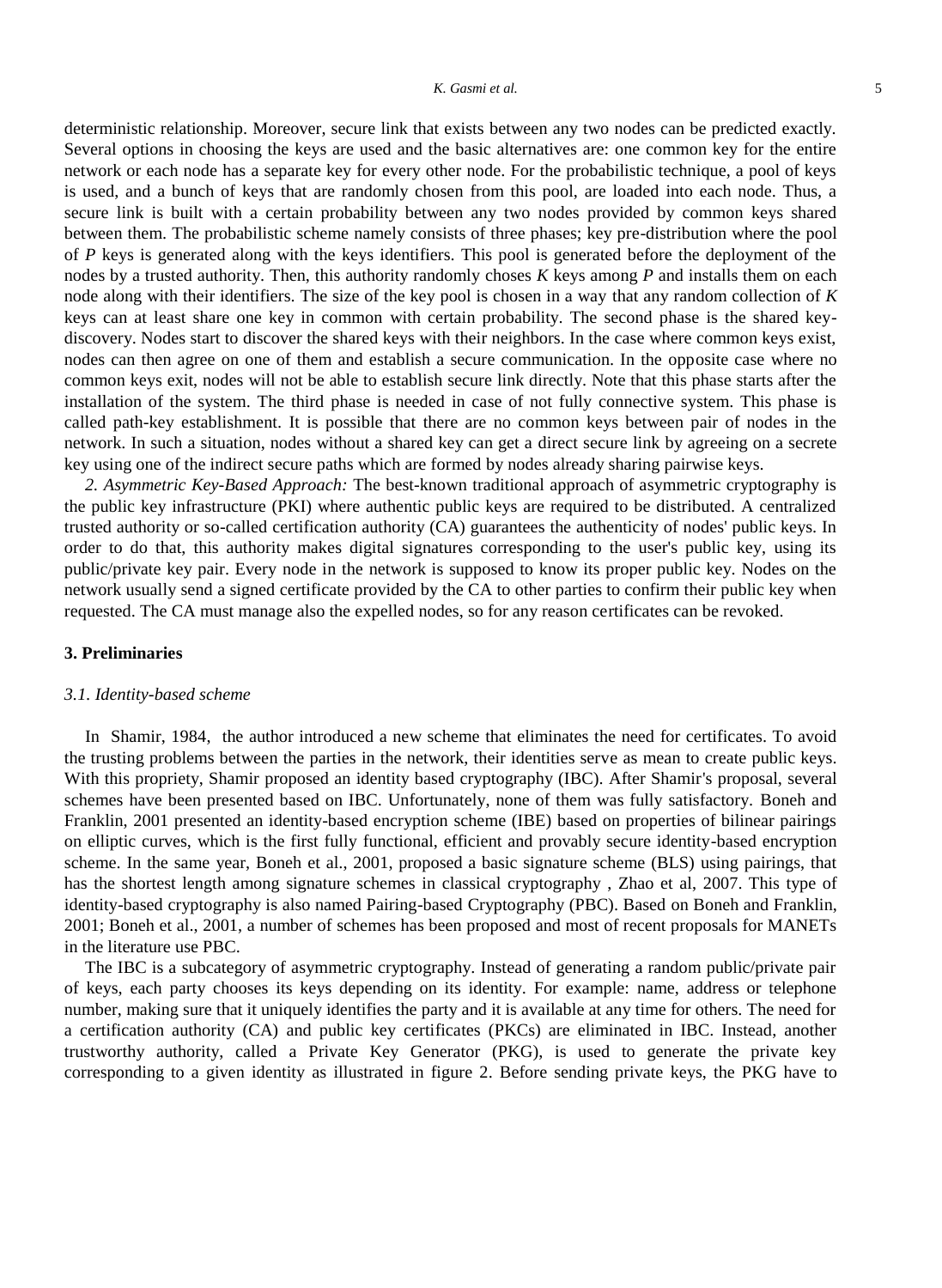verify the validity of the user's identity. The keys generated by the PKG are a short-lived in general. Hence, as soon as the private key expires its owner must call a key freshness from the PKG. The sender in addition, must not wary about the expiring time of the receiver private key and it can encrypt any message using the public key at any time. The private key should stop being freshed as soon as the identity of the user is revoked. A copy of all generated private keys is kept by the PKG. For this reason, if it gets compromised all data can be decrypted. Threshold cryptography can be a solution for this problem.





#### *3.2. Threshold cryptography*

Despite the great success achieved by the PKI approach, it is difficult to apply in MANETs for many reasons. A centralized CA is not suitable for this type of networks. This authority can be the single point of failure. If it happens that the CA is compromised, all of the system will fall down. In this case, adversary can sign or revoke any certificate and consequently can impersonate any node. The other case is when the CA cannot be accessible. In such a situation, nodes cannot be able to update or change their keys. Moreover, new nodes will be unable to get their certificates. Replicate the CA can solve the availability problem but can lead to other problems as the compromise of any replica can impact the whole system. Another solution is to distribute the CA service among the network nodes. A group of nodes can share the responsibility of the CA in a distributed where the private key is divided into shares and each node can get one. Approaches that require all the network nodes to play the CA role are not feasible because of the dynamic characteristic of the MANETs. For that reason, threshold cryptography can provide the solution. An *(n, k)* threshold cryptography scheme allows *n* entities to share the ability to perform a cryptographic operation so that any *k* entities suffices to perform this operation jointly, whereas it is infeasible for at most *k-1* entities to do so, even by collusion , Zhou and Haas, 1999. Shamir, 1979 was the first one who came with this idea in 1979. Its proposal was based on polynomial interpolation. To distribute a secret *S* among *n* users, a trust authority chooses a large prime *q*, and randomly selects a polynomial *f* over *q* of degree  $k-1$ , such that  $f(0)=S$ . The trust authority computes each user's share using  $S_i = f(i) \mod q$  and securely sends the share  $S_i$  to user *i*. Then any *k* shareholders can reconstruct the secret using the Lagrange interpolation.

### **4. ID-Based Key Management in MANETs**

In this section, we summarize the most interesting recent proposals in the literature. Table 1 gives an overview of the basic characteristics of the IBC key management schemes. The IBC is often combined with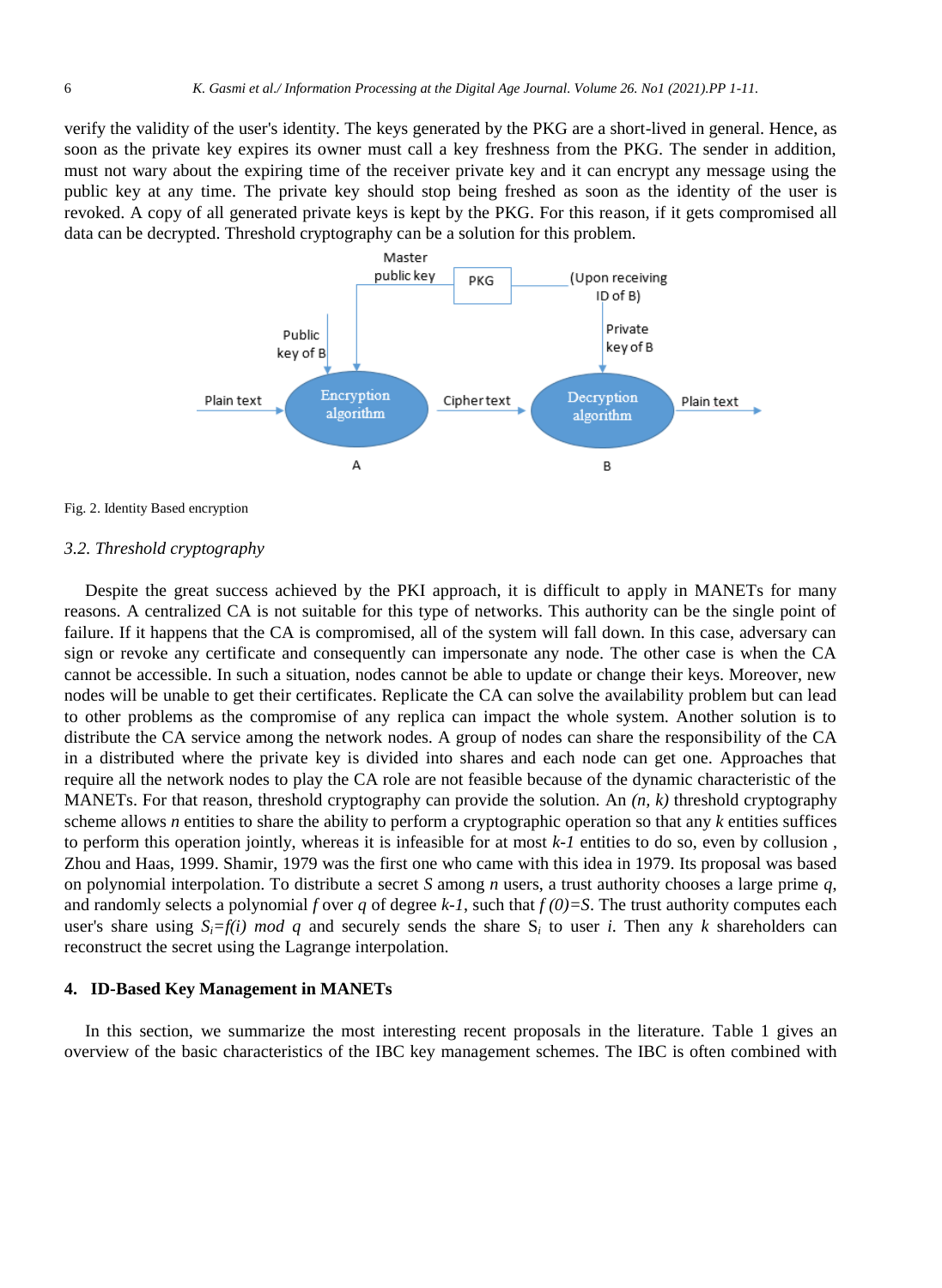other techniques for better adaptability.Table 2 shows the capabilities of the keys generation, update and distribution.

The IBC has several advantages. It is presented as a workable solution against the large number of problems related to the public key infrastructure. The private keys are short and they are easy to generate and store. The public keys are implicitly associated with users' identities, with no need to distribute and to store any certificate or the public key of the certification authority. Thus, eliminate the certificate distribution process, the storage and the transmission of the public keys. However, if the private key generator has been compromised, all the packets protected during the lifetime of the public/private key pair used by this server

Table 1. Summary of Identity-Based Key Management Schemes.

| Scheme                          | Focus on/main features                                                                                                                            | Key        | Key        | Weaknesses                                                                                                                                   |
|---------------------------------|---------------------------------------------------------------------------------------------------------------------------------------------------|------------|------------|----------------------------------------------------------------------------------------------------------------------------------------------|
|                                 |                                                                                                                                                   | Update     | Agreement  |                                                                                                                                              |
| Xiong<br>and<br>Gong,<br>2011   | • Threshold secret sharing (To resist mobile adversaries attack and ensure availability                                                           | $\sqrt{ }$ | X          | • One change needs all system update                                                                                                         |
|                                 | of network services)<br>· Bilinear Pairing computation (To reduced communication overhead and<br>computational cost)                              |            |            | • Compromising one node threats all lower layer nodes.                                                                                       |
|                                 | • Elliptic Curve Cryptography                                                                                                                     |            |            |                                                                                                                                              |
|                                 | > Main goal: construction of three level security communication framework through tree<br>and cluster structure Ad hoc networks.                  |            |            |                                                                                                                                              |
| Chan,<br>2011                   | • Threshold cryptography.                                                                                                                         | X          | $\sqrt{ }$ | • Uses the hardness of discrete logarithm problem which can lead<br>to computational problems and extensive use of many<br>resources.        |
|                                 | • Bilinear pairing Cryptography.                                                                                                                  |            |            |                                                                                                                                              |
|                                 | $\triangleright$ Main goal: eliminating the need of a centralized server.                                                                         |            |            |                                                                                                                                              |
| S.Zhao                          | • Bilinear pairing Cryptography.                                                                                                                  |            | X          | • One PKG leads to a single point of failure.                                                                                                |
| et al.<br>2013                  | > Main goal: eliminating the interdependency cycle between secure routing and security<br>services.                                               |            |            |                                                                                                                                              |
| Da                              | • Threshold secret sharing (To distribute the PKG task                                                                                            | $\sqrt{}$  | X          | $\bullet$ Since the number of compromised nodes can reach $t$ , the                                                                          |
| Silva<br>and<br>Albini,<br>2013 | • Bilinear pairing Cryptography                                                                                                                   |            |            | threshold scheme must be $(m,t+1)$ instead of $(m,t)$ .                                                                                      |
|                                 | > Main goal: creating a complete and fully self-organized ID-based key management<br>scheme for MANETs.                                           |            |            | • Nodes cannot construct functional routes in bigger areas and the<br>system cannot complete all its operations.                             |
|                                 |                                                                                                                                                   |            |            | $\bullet$ The more the threshold $t$ increases, the less the system<br>efficiency will be.                                                   |
| Honarb                          | • Combination of two unique user's identification parameters id and time.                                                                         |            | X          | • Need to communicate with PKGs all the time (consume a lot of                                                                               |
| akhsh<br>et al.                 | • Threshold cryptography (To distribute the PKG task).                                                                                            |            |            | energy).                                                                                                                                     |
| 2014                            | > Main goal: to reduce the possibility of impersonation and enhance the authentication<br>process of user in the network.                         |            |            | • The keys are changed all the time.                                                                                                         |
| Pura                            | • A Self-Organized Key Management Scheme.                                                                                                         | X          | $\sqrt{}$  | • Needs many resources and consumes a lot of energy (share a<br>secret with every other user, which could lead to considerable<br>overhead). |
| and<br>buchs,<br>2014           | > Main goal: to make the nodes capable of ensuring the credibility of themselves when it<br>is needed in order to communicate in a secure manner. |            |            |                                                                                                                                              |
|                                 |                                                                                                                                                   |            |            | • Two successive malicious nodes can easily corrupt the system.                                                                              |
|                                 |                                                                                                                                                   |            |            | • Easy to issue a certificate for a non-existent node, and try to<br>convince the others that such a node does exist in the network.         |
| Yan et                          | • Next generation protected storage of portable trusted platform module (PTPM.next). X                                                            |            | X          | • Intensive computations.                                                                                                                    |
| al, 2016                        | > Main goal: To resolve the problems of node multiple keys management and protected<br>storage in MANETs.                                         |            |            |                                                                                                                                              |
| Mehr<br>and<br>Niya,<br>2015    | • Key pool.                                                                                                                                       | X          | $\sqrt{}$  | • All initial nodes are required to generate the master private key.                                                                         |
|                                 | • Pairing based key generation                                                                                                                    |            |            | • Lack of authentication, integrity and so on, before the                                                                                    |
|                                 | • Threshold cryptography (to distribute the PKG task).                                                                                            |            |            | deployment of the IBC system.                                                                                                                |
|                                 | > Main goal : eliminating the interdependency cycle between secure routing and security<br>services.                                              |            |            | • Assumption that initial nodes are not malicious.                                                                                           |
| Mehr                            | • Detailed implementation of Mehr and Niya, 2015.                                                                                                 | X          | $\sqrt{}$  | • An $(n, n)$ threshold cryptography.                                                                                                        |
| and<br>Niya,<br>2016            |                                                                                                                                                   |            |            | • All initial nodes are required to generate a new PKG.                                                                                      |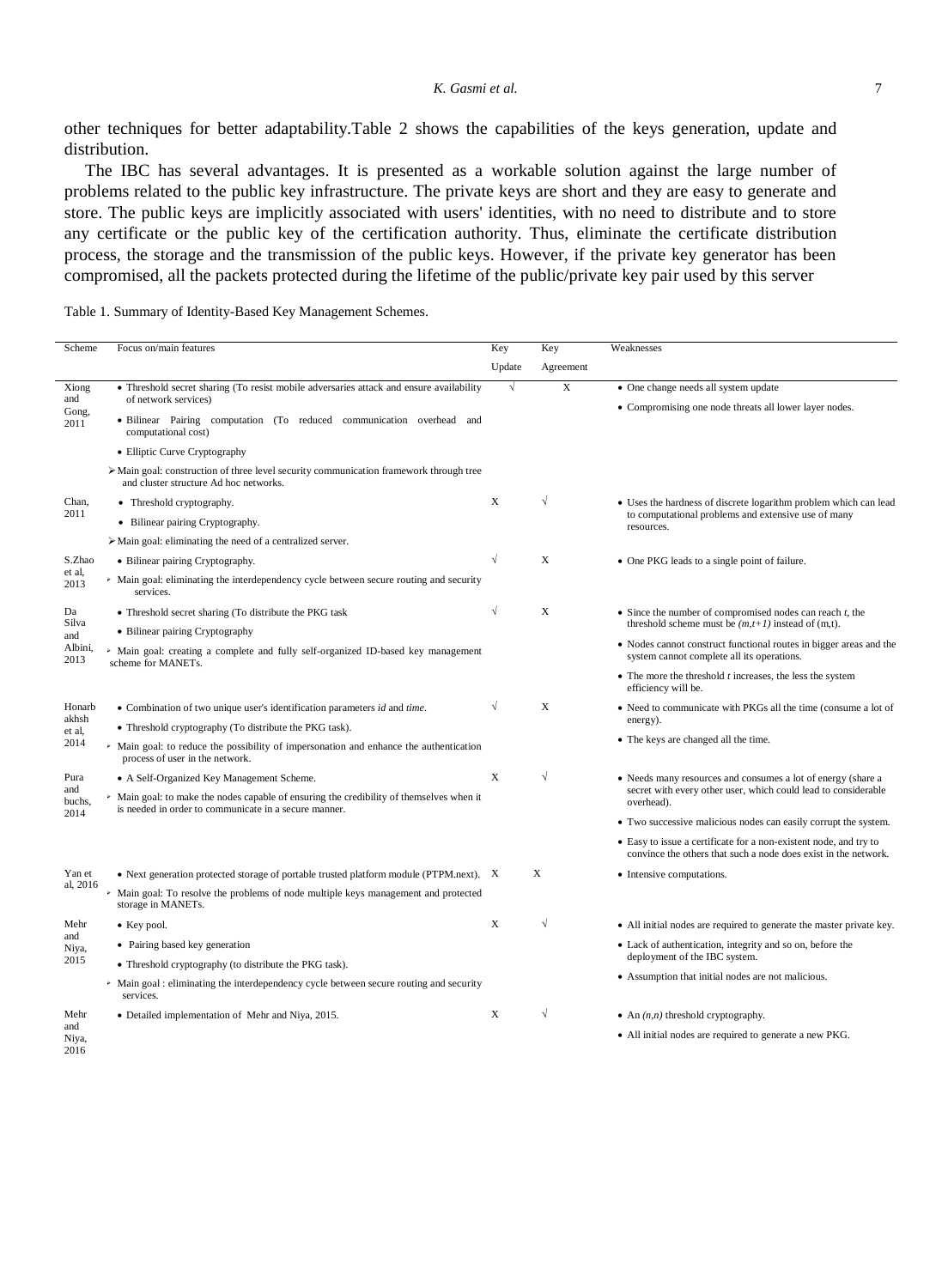| Subbul<br>akshmi<br>and<br>Vimal,<br>2016          | • ID + secret value.<br>• Bilinear pairing based cryptography.<br>> Main goal: encryption, decryption and signatures.                                                                                                                                                                         | N | X                                                           | • Too much messages to exchange that consumes a lot of energy.<br>• The refreshment of the keys with Short-Term Refreshment<br>requires to replay the whole process.                                                                         |
|----------------------------------------------------|-----------------------------------------------------------------------------------------------------------------------------------------------------------------------------------------------------------------------------------------------------------------------------------------------|---|-------------------------------------------------------------|----------------------------------------------------------------------------------------------------------------------------------------------------------------------------------------------------------------------------------------------|
| Wang<br>and Hu,<br>2016                            | • Threshold cryptography.<br>• Multiple variables polynomial.<br>• Intrusion Detect System "IDS" (to select the best nodes to work as the PKG).<br>> Main goal: creating a distributed hierarchical key management scheme where an<br>optimally selected nodes can updates nodes keys easily. | V | $\sqrt{ }$                                                  | • Knowing the master secret key of the system exposes the secret<br>keys of all nodes.<br>• Easy to calculate the shared key between two leaf nodes (it is<br>the combination of their identity).<br>• IDS can be a single point of failure. |
| Chandr<br>ashekar<br>and<br>Manoh<br>aran,20<br>18 | • Threshold cryptography.<br>• Group polynomial equation for generating the unique ID for each node.<br>> Main goal: securely share the secrets, enable a secure and reliable communication,<br>avoid congestion and reduce the overhead.                                                     | X | $\sqrt{ }$                                                  | • Needs registration with the home network.<br>• The network administrator is a single point of failure.                                                                                                                                     |
| Rani et<br>al, 2018                                | $\bullet$ RSA.<br>• AODV-routing protocol.<br>• Main goal: securing data packets and multicasting it in the network.                                                                                                                                                                          | V | Each group<br>has its own<br>updated<br>common<br>group key | • Not enough details are given<br>• One server which is the single point of failure.                                                                                                                                                         |

| Table 2. Summary of ID-Based Key Generation and Distribution Schemes. |
|-----------------------------------------------------------------------|
|-----------------------------------------------------------------------|

| Scheme                                  | Certification<br>Authority                                                                                                                        | Master Key pair<br>generated by              | <b>PKG</b>        | Share of private key<br>transmission                 | Share update            |
|-----------------------------------------|---------------------------------------------------------------------------------------------------------------------------------------------------|----------------------------------------------|-------------------|------------------------------------------------------|-------------------------|
| Xiong and<br>Gong, 2011                 | $\mathbf{X}$                                                                                                                                      | $N$ nodes in a distributed<br>manner         | Three level PKGs  | Private channel.                                     | Cluster nodes.          |
| Chan, 2011                              | <b>T PKGs</b>                                                                                                                                     | The initial nodes in a<br>distributed manner | $K$ among $N$     | Private channel                                      | X                       |
| S.Zhao et al.<br>2013                   | PKG offline                                                                                                                                       | <b>PKG</b>                                   | One PKG           | Public channel                                       | <b>PKG</b>              |
| Da Silva et<br>Albini, 2013             | Distributed PKG<br>Founding nodes in<br>Nodes that participate in<br>the group initialization<br>a distributed<br>called founding nodes<br>manner |                                              | Not mentioned     | <b>PKG</b>                                           |                         |
| Honarbakhsh et<br>al, 2014              | PKG offline<br>Not mentioned<br>K among $N$                                                                                                       |                                              |                   | No transmission, each<br>node<br>creates its own key | The nodes<br>themselves |
| Pura and Buchs,<br>2014                 | X                                                                                                                                                 | The nodes themselves                         | $\boldsymbol{N}$  | No transmission, each<br>node creates its own<br>key | X                       |
| Yang et al, 2016                        | PKG Offline                                                                                                                                       | <b>PKG</b>                                   | One PKG           | No transmission, each<br>node creates its own<br>key | X                       |
| Mehr and Niya,<br>2015; 2016            | PKG Offline                                                                                                                                       | The initial nodes in a<br>distributed manner | Fully distributed | Secret channel                                       | X                       |
| Subbulakshmi<br>and Vimal, 2016         | X                                                                                                                                                 | The nodes themselves                         | X                 | No transmission, each<br>node creates its own<br>key | Not mentioned           |
| Wang and Hu,<br>2016                    | <b>IDS</b>                                                                                                                                        | The root authority.                          | Multiple PKGs     | X                                                    | X                       |
| Chandrashekar<br>and<br>Manoharan, 2018 | X                                                                                                                                                 | Not mentioned                                | X                 | X                                                    | X                       |
| Rani et al, 2018                        | X                                                                                                                                                 | Mentioned briefly                            | X                 | X                                                    | X                       |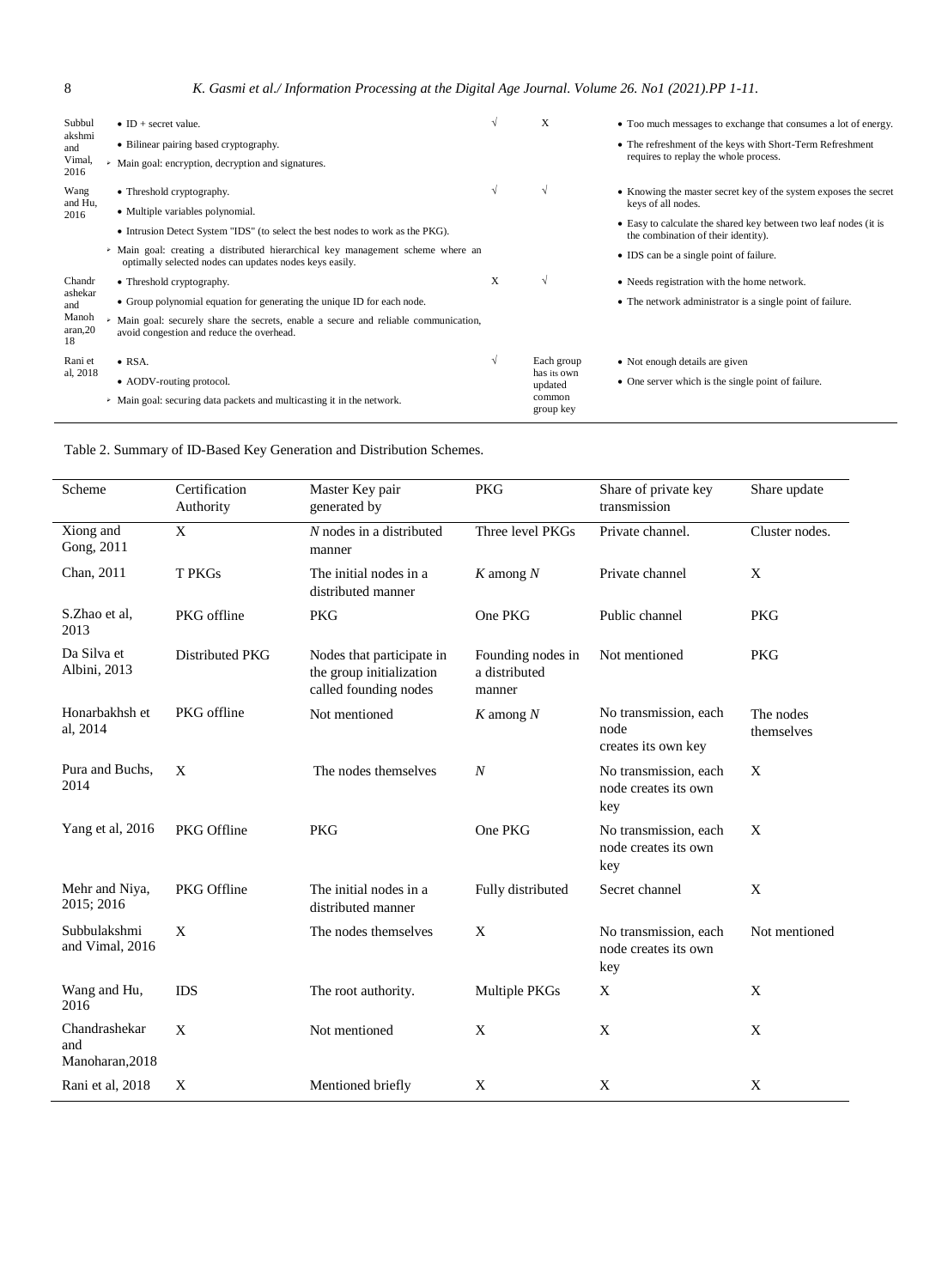are also compromised; which makes the PKG valuable target for adversaries.

To eliminate the single-point of failure, excluding the need of a centralized server in IBC, resist mobile adversaries attack, ensure availability of network services, eliminate the interdependency cycle between secure routing and security services, avoiding congestion and to reduce the overhead, the PKG task is distributed among network nodes throw threshold cryptography. Using *(t,n)* threshold cryptography, only *t* nodes are needed to obtain requesting node keys, thus resisting to the less connectivity problems. The threshold scheme is also used to secure the key generation, distribution and update, which is shown in Table II. In the  $(t,n)$  threshold scheme the value of  $t$  must be chosen carefully to ensure security while keeping the service availability, that makes an *(n,n)* threshold system results the maximum security but leads to poor availability.

Furthermore, to ensure a secure transmission of the IBC parameters and reduce the communication overhead and the computational cost, the pairing-based key agreement techniques are used in several proposals. Based on this method and with a few calculation, each two different nodes can agree on a shared secret key that set up a secure link between all network nodes. Another technique used to communicate in a secure manner is a Self-Organized Key Management Scheme. In this scheme, nodes are able of assuring themselves without any sort of authority. The relationships between the nodes are not known beforehand so without depending on the common authority nodes must establish security relationship among themselves after network formation. The proposed scheme in Pura and Buchs,2014 assumes that every node act as a PKG and the trust relationship is bidirectional. Following that manner, the network nodes can only trust their 1-hop neighbors and using this, a trust secure communication is formed.

To support more flexible cryptographic algorithms, encryption systems and node multiple keys, a new identity-based node key management scheme combined with next generation protected storage of Portable Trusted Platform Module (PTPM.next) is proposed in Yang et al., 2016. According to the authors, PTPM is viewed as functionally equivalent to a high-performance USB key. This USB key is used to store, protect and manage a different multiple of keys to support the node multiple keys management schemes. The authors improve PTPM to PTPM.next to support the MANET characteristics.

The hierarchical method has also used in ID-based key management schemes. In this approach, a tree structure is constructed and the depth of the hierarchy is selected. The public/private keys can be deduced

from the root to the leaf or in the opposite direction where the threshold cryptography can be used here. This mechanism is used to improve the network security and to reduce traffic and computation costs.

### **5. Weaknesses of IBC**

Even though the many attractive proprieties of IBC to MANET, there are some problems that steel remains. In this section, we will slightly address some of those problems.

*Identity Disclosure:* the main idea of the IBC is the identity that can be used as the public key. The problem that can be found is the exposition of the identity to all other nodes. In some networks, this can be a serious issue such as battlefield network.

*Key Escrow:* the PKG that generates the private key knows all the network private keys and can eavesdrop the traffic or impersonate it. Even this feature can be an advantage in some cases; such as military ; but steel undesirable in others.

*Key Revocation:* key disclosures are very likely in MANETs due to the weak physical protection of nodes. Frequent rekeying is either computational challenging to solve using distributed on-line key generation or useless with off-line key generation.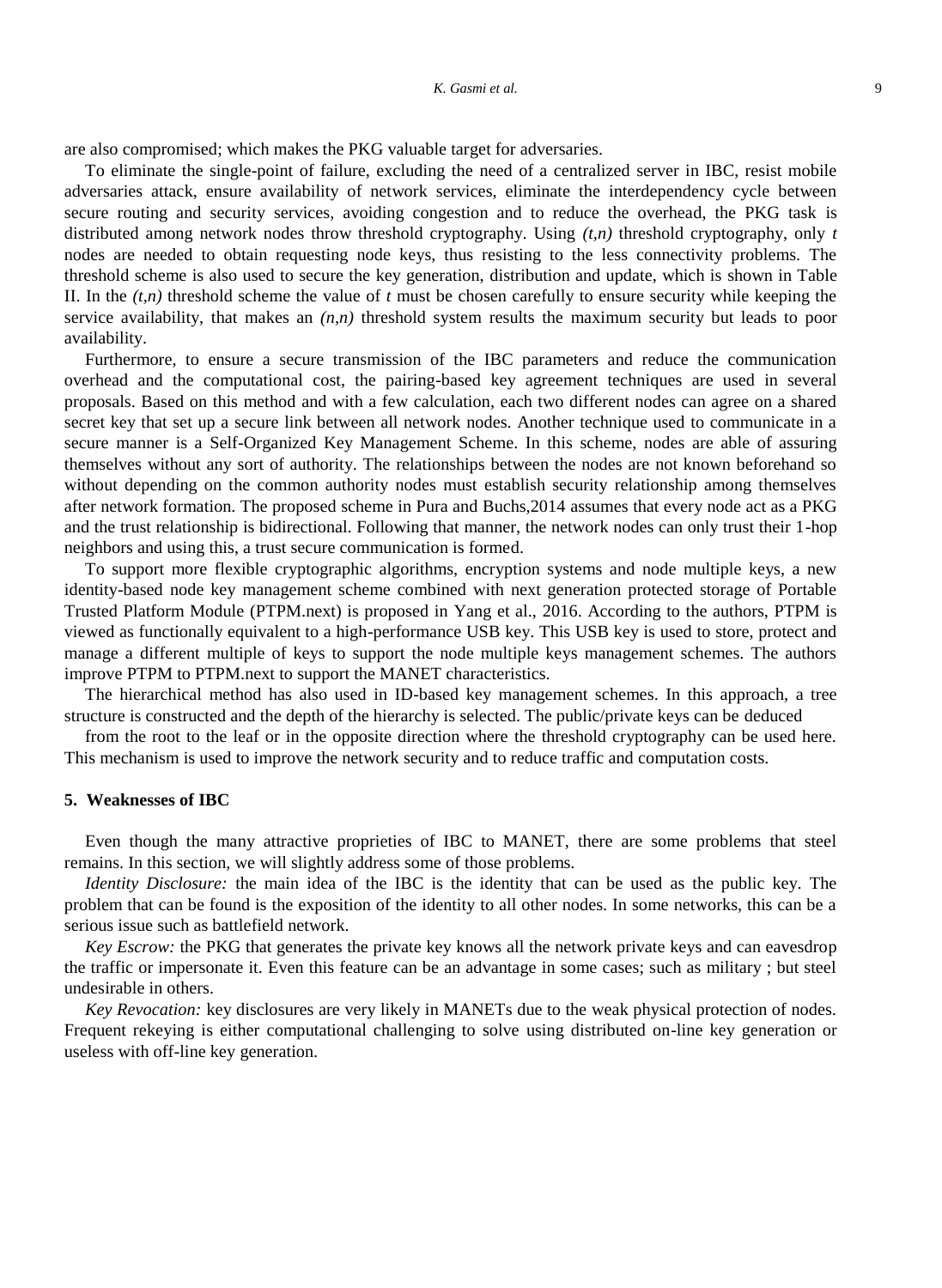## **6. Conclusion**

Over the years, several cryptographic techniques had been proposed in the literature for securing Mobile Ad hoc networks. Identity-based cryptography has emerged recently. It is a special form of PKI which eliminates the need for certificates. In this article, we discussed the important identity-based key management schemes for MANATs proposed in the last decade. Most of the proposals manage to enhance this technique by combining it with various mechanisms, so they can improve it and benefit from their advantages to make it more suitable for MANETs. The comparative study we conducted has revealed many advantages together with some drawbacks and challenges that still need to address.

In the area of securing MANETs, the IBC is widely applied and is a promising solution. However, there are no perfect solutions yet because of the unaddressed issues. Therefore, an important step that cryptography and security engineers should focus on, is to explore deeper in these research areas and try to establish a general key management framework.

As a future work, we attempt to survey the large applications of IBC, not only in key management but also in other areas. Also, we will try to take benefits of this work to come up with a new idea choosing the best techniques to give a better solution for securing the MANETs.

#### **References**

- K. Zhao, L. Huang, H. Li, F. Wu, J. Chu, and L. Hu, "A survey on key management of identity-based schemes in mobile ad hoc networks," Journal of Communications, vol. 8, no. 11, pp. 768–779, 2013.
- A. Shamir, "Identity-based cryptosystems and signature schemes," in Workshop on the theory and application of cryptographic techniques. Springer, 1984, pp. 47–53.
- D. Boneh and M. Franklin, "Identity-based encryption from the weil pairing," in Annual international cryptology conference. Springer, 2001, pp. 213–229.
- F. Anjum and P. Mouchtaris, Security for wireless ad hoc networks. John Wiley & Sons, 2007.
- H. Anne Marrie, W. Eli, M. Stig F, R. Chunming, K. Oivind, and S. Pal, "A survey of key management in ad-hoc networks," IEEE Communications surveys & tutorials, vol. 8, no. 3, pp. 48–66, 2006.
- D. Boneh, B. Lynn, and H. Shacham, "Short signatures from the weil pairing," in International conference on the theory and application of cryptology and information security. Springer, 2001, pp. 514–532.
- S. Zhao, A. Aggarwal, R. Frost, and X. Bai, "A survey of applications of identity-based cryptography in mobile ad-hoc networks," IEEE Communications surveys & tutorials, vol. 14, no. 2, pp. 380–400, 2011.
- L. Zhou and Z. J. Haas, "Securing ad hoc networks," IEEE network, vol. 13, no. 6, pp. 24–30, 1999.
- A. Shamir, "How to share a secret," Communications of the ACM, vol. 22, no. 11, pp. 612–613, 1979.
- W. A. Xiong and Y. H. Gong, "Secure and highly efficient three level key management scheme for manet," WSEAS Transactions on Computers, vol. 10, no. 1, pp. 6–15, 2011.
- A. C. Chan, "Distributed private key generation for identity based cryptosystems in ad hoc networks," IEEE Wireless Communications Letters, vol. 1, no. 1, pp. 46–48, 2011.
- S. Zhao, R. Kent, and A. Aggarwal, "A key management and secure routing integrated framework for mobile ad-hoc networks," Ad Hoc Networks, vol. 11, no. 3, pp. 1046–1061, 2013.
- E. da Silva and L. C. P. Albini, "Towards a fully self-organized identity-based key management system for manets," in 2013 IEEE 9th International Conference on Wireless and Mobile Computing, Networking and Communications (WiMob). IEEE, 2013, pp. 717– 723.
- S. Honarbakhsh, L. B. A. Latif, B. Emami et al., "Enhancing security for mobile ad hoc networks by using identity based cryptography," International Journal of Computer and Communication Engineering, vol. 3, no. 1, p. 41, 2014.
- M. L. Pura and D. Buchs, "A self-organized key management scheme for ad hoc networks based on identity-based cryptography," in  $2014 \, 10^{th}$  International Conference on Communications (COMM). IEEE, 2014, pp. 1–4.
- G. Yang, J. Liu, and L. Han, "An id-based node key management scheme based on ptpm in manets," Security and Communication Networks, vol. 9, no. 15, pp. 2816–2826, 2016.
- K. A. Mehr and J. M. Niya, "Securing mobile ad hoc networks using enhanced identity-based cryptography," ETRI Journal, vol. 37, no. 3, pp. 512–522, 2015.
- K. Adli Mehr and J. Musevi Niya, "Security bootstrapping of mobile ad hoc networks using identity-based cryptography," Security and Communication Networks, vol. 9, no. 11, pp. 1374–1383, 2016.